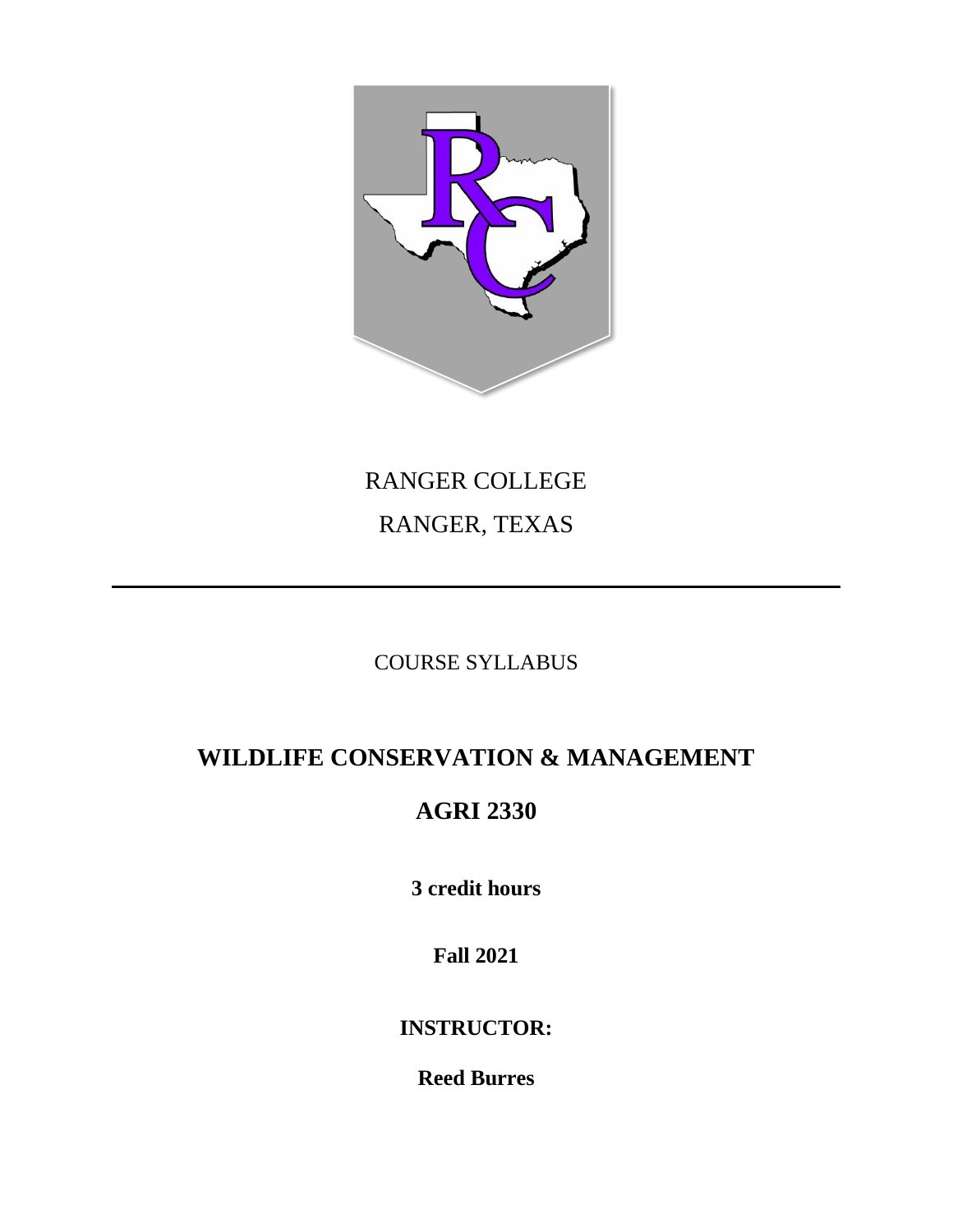| <b>INSTRUCTOR:</b> | Reed Burres               |
|--------------------|---------------------------|
| EMAIL:             | rburres@rangercollege.edu |
| HOURS:             | By Email Appointment      |

#### **I. Course Description**

Upon completion of this course students will possess a foundation of knowledge in wildlife conservation and management. Be able to demonstrate management principles and practices for public and private lands, explain ecological principles, differentiate different climate and habit types, explain current trends and societal issues with wildlife and natural resources.

### **II. Required Background or Prerequisite**

There are no prerequisites for this course, but a strong ability to read and a desire to learn about wildlife and conservation terms, principles and their application to management will prove extremely helpful.

### **III. Required Textbook and Course Materials**

Kevin H. Deal, *Wildlife and Natural Resource Management*, 4<sup>th</sup> Edition, Cengage Learning, 2017. ISBN: 9780357703397.

#### **VIII. Methods of Instruction**

This is a multimedia class, and as such it will include lectures, assigned readings, discussions, PowerPoints, and more.

#### **IX. Methods of Assessment**

- **Quizzes (55 points)** Careful examination of readings is essential. Quizzes will assess your knowledge and understanding of what you have read and content covered during the lecture videos. NOTE: You are responsible for knowing the information in all of the readings even if I do not directly talk about all of it in classroom lectures and discussions.
- **Discussion Posts (110 points)** Discussion posts serve as an excellent opportunity to dive deeper into the course material and discuss topics in further detail with classmates.
- **Quarterly Projects Papers (50 points)** There will be two quarterly exams focusing on concepts, principles, and terms covered during the period.
- **Midterm** (50 points) -- There will be a midterm exam focusing on the information covered in previous weeks lectures, textbook chapters, and Project I.
- **Final Paper (50 points)** There will be a comprehensive final exam focusing on material covered throughout the semester. This will feature key concepts from each prior exam as well as material from the previous weeks.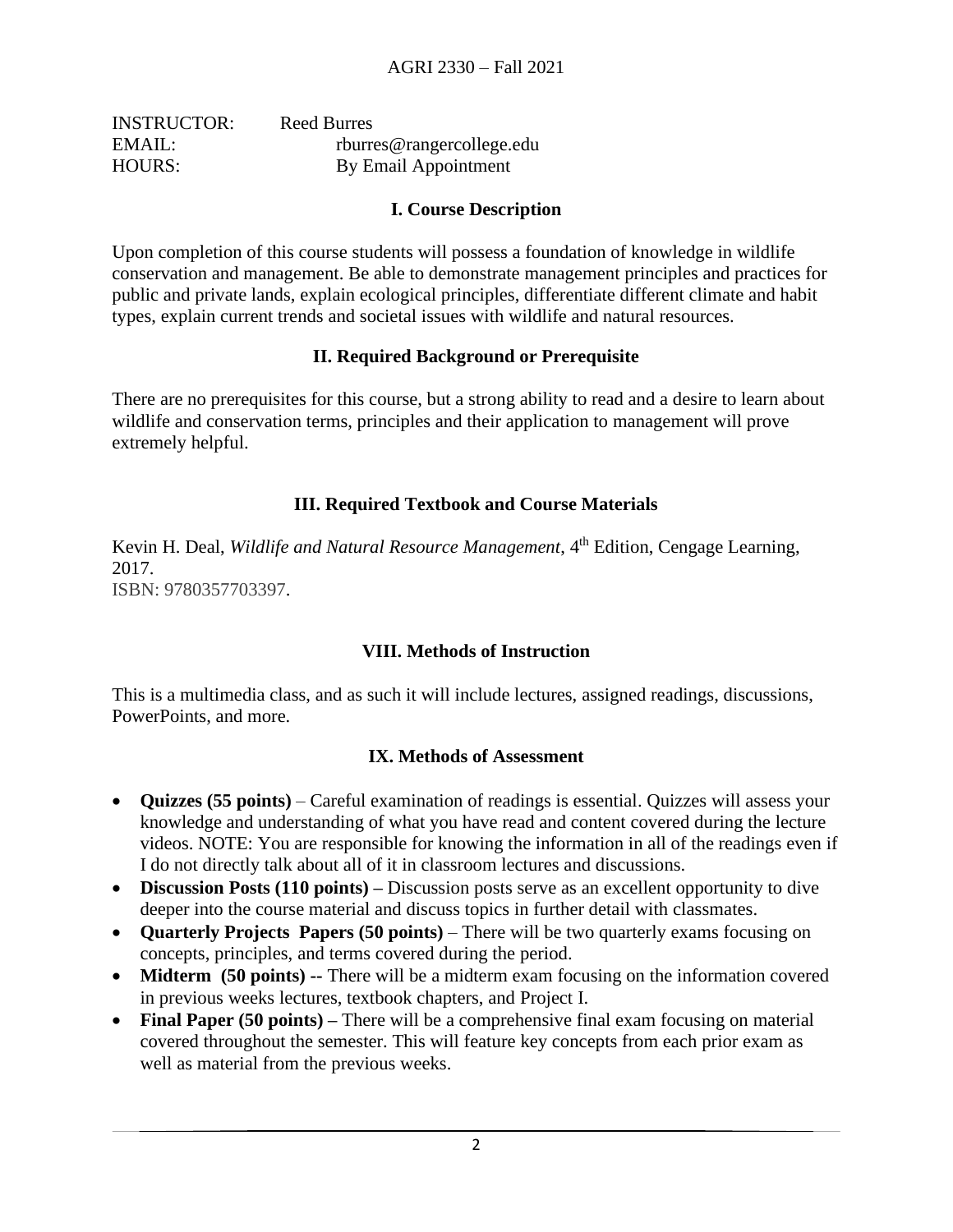Grading scale:  $A = 90-100\%$   $B = 80-89$   $C = 70-79$   $D = 60-69$   $F = Below 60$ 

#### **X. Course/Online Classroom Policies**

The following rules and guidelines about online classroom behavior are to be memorized, internalized, and strictly adhered to. Failure to do so will negatively impact your experience of this class, not to mention your grade.

- 1. **Turn in assignments on time.** By accepting this syllabus, you agree to accept a score of zero on any late work.
- 2. **Professionalism:** Please be courtesy of your peers in discussion posts. Work to maintain professionalism and promote a conducive learning environment.
- 3. **Don't cheat.** Any assignment reflecting cheating, plagiarism, or any other form of academic dishonesty will receive a grade of zero. A second instance will result in automatic failure of the class and a report being filed with Ranger College's Vice President of Instruction. The consequences of this report can be quite severe for your academic future. For more details, see the section of the Ranger College Catalog (available at www.rangercollege.edu/catalog.pdf), titled "Student Misconduct," subsection "Academic Dishonesty."
- 4. **Email:** As we are in an online environment, I am happy to communicate with you by email and will do my best to respond within 24 hours during the week. Messages sent over the weekend will be read on Mondays. In the subject line of any email that you send me, please indicate the content of the email. Then begin your message in the following manner:

Dear Mr. Burres,

My name is early and I am in your wildlife conservation and management class.

# **XI. Course Outline/Schedule**

Reading assignments and the dates of exams and written assignments are subject to revision as needed. I will announce all revisions in class, post them on Canvas, and do my best to make sure that everyone knows about the changes. If you miss class, you are still responsible for submitting assignments according to any revisions that we make to the schedule.

Week 1: Lecture/PowerPoint, Introduction Discussion Post, Week 1 Quiz, Read Chapter 1 and 12 of Textbook

Week 2: Lecture/PowerPoint, Week 2 Discussion Post, Week 2 Quiz, Read Chapters 2 & 13 of Textbook

Week 3: Lecture/PowerPoint, Week 3 Discussion Post, Week 3 Quiz, Read Chapter 3 & 14 of Textbook

Week 4: Paper I, Due by Friday, September 17, 11:59PM